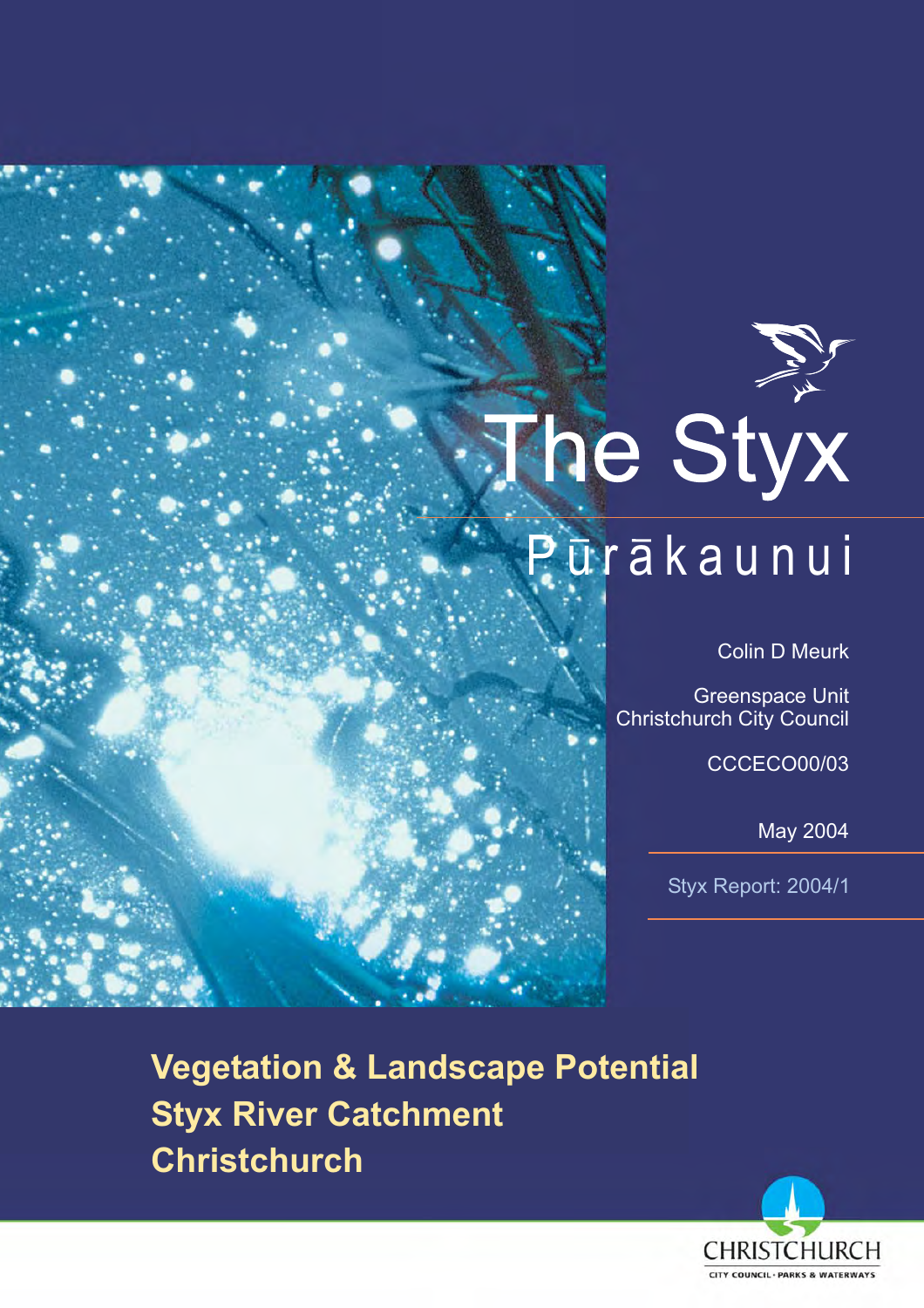

**Colin D Meurk** 

**Greenspace Unit Christchurch City Council** 

**CCCECO03/16** 

March 2004

Styx Report: 2004/1

# **Vegetation & Landscape Potential Styx River Catchment Christchurch**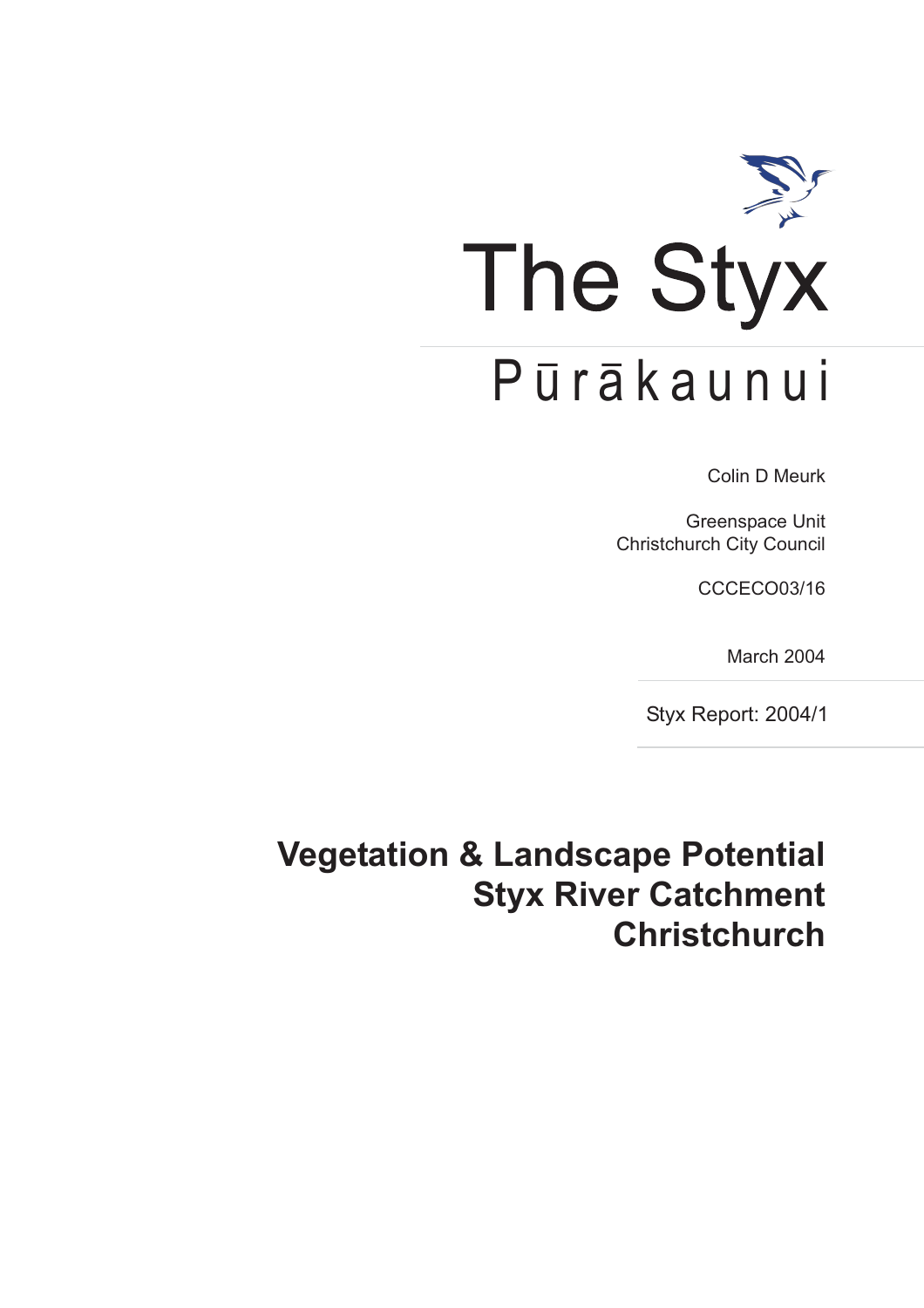# Contents

|              | Preface                                     | 5  |
|--------------|---------------------------------------------|----|
| $\mathbf{1}$ | Background                                  | 7  |
| 2            | Landscape and historical context            | 8  |
| 3            | Potential vegetation restoration            | 8  |
| 4            | Planning for landscape function             | 9  |
| 5            | Vision for natural and cultural integration | 10 |
|              | Figure 1                                    | 11 |
|              | Figure 2                                    | 13 |
|              | Figure 3                                    | 15 |
|              | References                                  | 17 |
|              | Appendix - list of plant names              | 18 |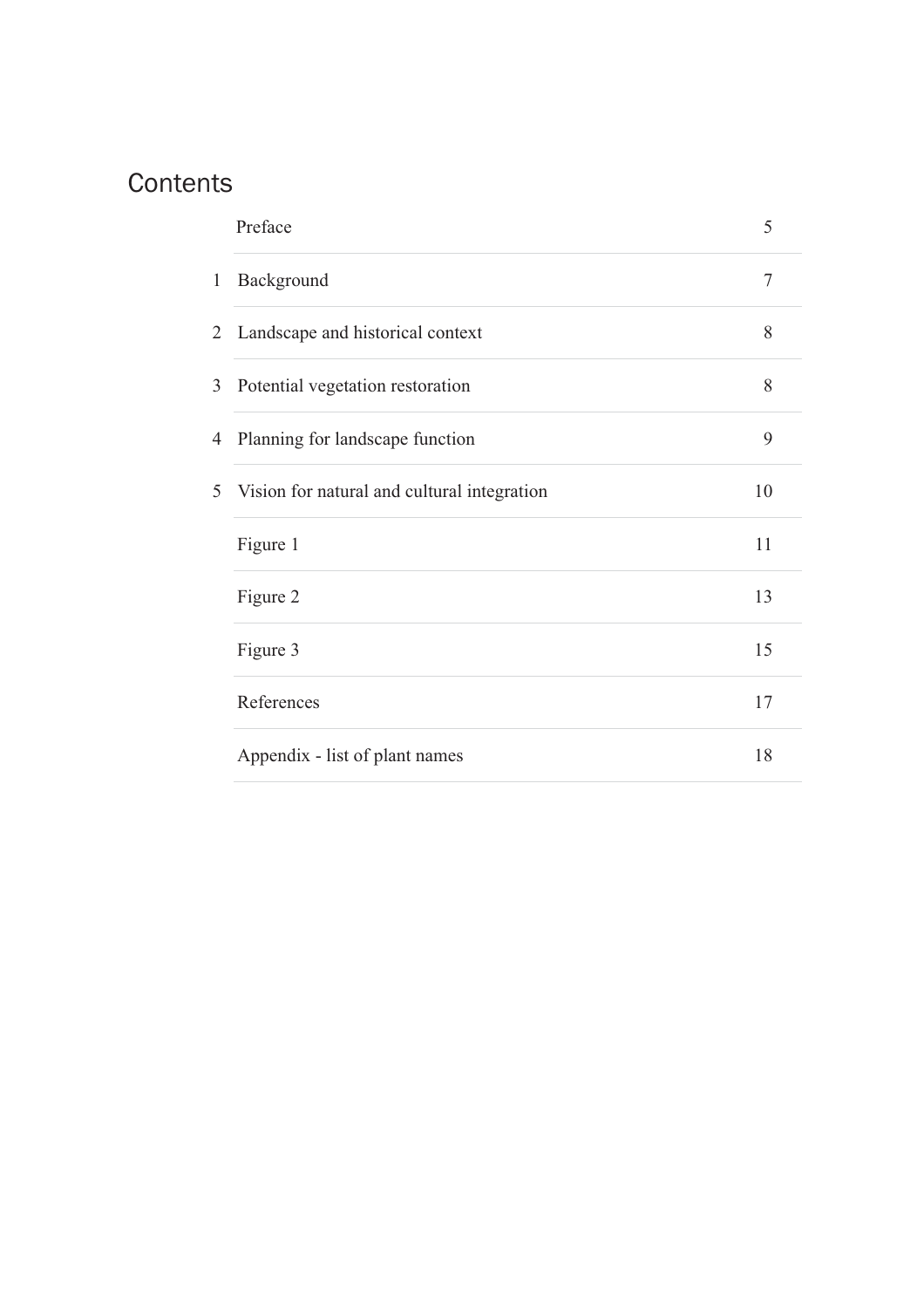### Preface

The Styx River, and its associated waterways and wetlands, provides an important natural asset to the north of the city. This springfed river originates in the Harewood area and meanders northwards through reserves, rural pastures, croplands, orchards and residential developments on its way to the sea at the Waimakariri River mouth. With changing land-uses and the expansion of the city northwards, there will be increasing pressure on the Styx River catchment and the many values associated with waterways and wetlands in this locality.

The Christchurch City Council, Environment Canterbury, the Department of Conservation, and the Fish and Game council have varying responsibilities under the Resource Management Act (1991) for the long-term sustainable management of this important waterway and wetland system. Part VIIA of the Local Government Amendment Act 1974 also requires the Christchurch City Council to develop a long-term financial strategy for the management of drainage and waterways and wetlands within its boundaries, including those associated with the Styx River and its environs. Council is using a values based approach (drainage, landscape, ecology, recreation, heritage and culture) in the development of its Asset Management Plans, together with the formulation of visions based on these values. To assist in the development of these visions, the City has been divided up into coherent project areas reflecting the nature of the land and water system, land-uses and the make up of the local communities. The Styx River and its catchment area comprises two of these areas.

The development of a vision for the Styx River and its environs will be an evolving process as more is understood about the nature of the land and water resource in this area and the various values and issues are explored.

This report adds to our overall understanding of the landforms, soils, vegetation (past, present and potential) and land-uses within this catchment. It provides a framework for ecological restoration, wherever it might occur, along the Styx River and its tributaries.

Christine Heremaia Styx Catchment Project Area Leader Waterways and Wetlands Team Christchurch City Council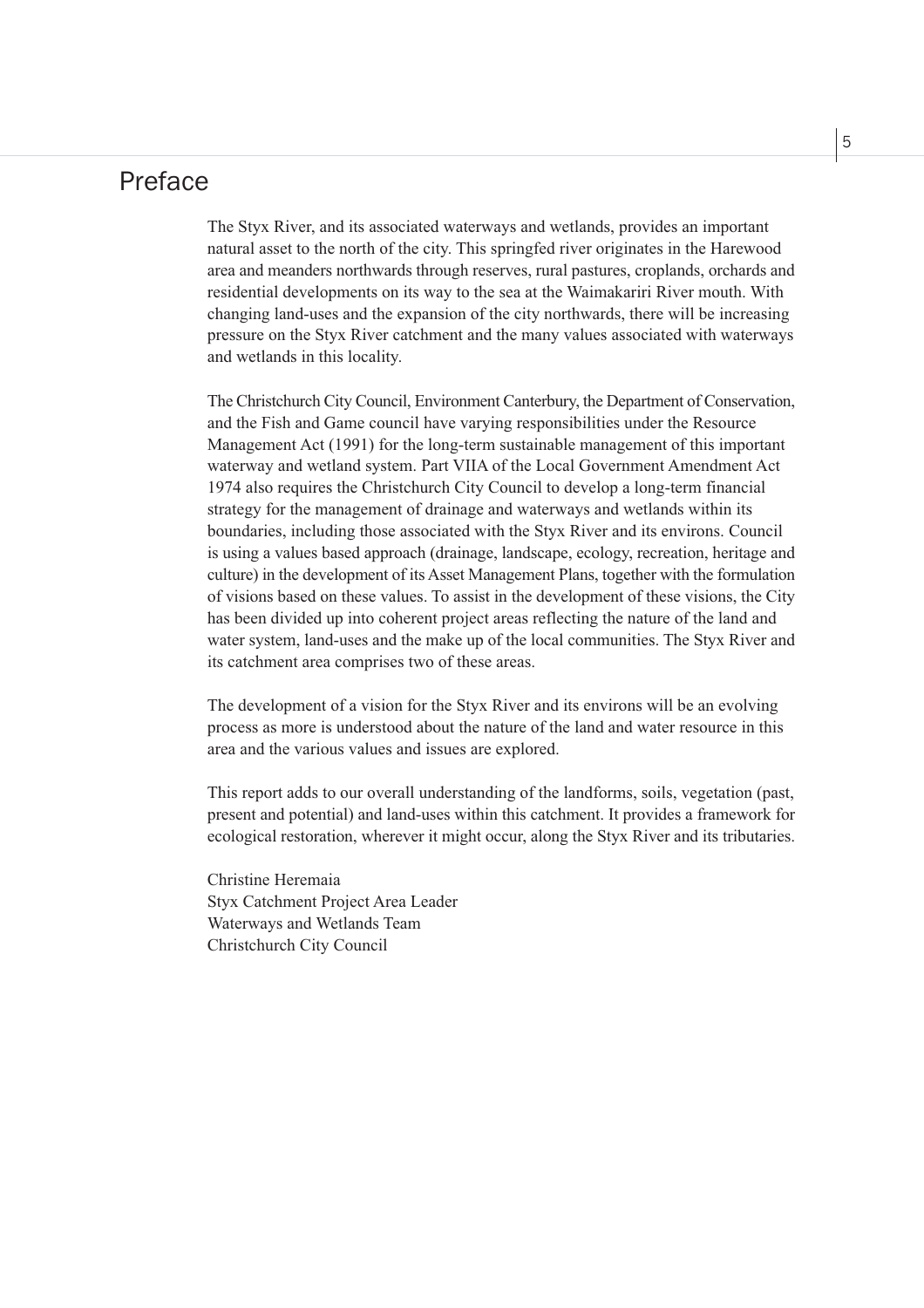#### $\mathbf 1$ **Background**

A review of natural resources of the Styx River catchment has been undertaken by the Christchurch City Council as a basis for achieving pre-emptive and integrated planning of this population growth area. As part of this exercise, Basher (2000) prepared the report entitled 'Styx River Catchment Data Review: Geology, Soils, Vegetation, and Land Use'. Recommendations relating to indigenous habitat restoration and enhancement are largely derived from a knowledge of landforms, hydrological regime, the underlying soil physical characteristics, and corresponding species lists from Lucas et al. (1986). This information is now available on the New Zealand Ecological Restoration Network (NZERN) website at www.bush.org.nz/planterguide. You can 'use Planter guide' and consult 'Christchurch Streamside Planting Guide' and 'Plants for Lawns and Rockgardens'. The Lucas maps are presented on a 1:65 000 scale, which provide broad guidelines for indigenous revegetation. These mapping units apply well on extensive, uniform, plain surfaces, but where there is micro-topographic variation there is a need for survey and interpretation of conditions on site at an appropriate scale. Basher referred to the soil variation that exists in the catchment at a finer scale than current maps show.

A useful way of presenting this complex variation is in the form of idealized, crosssectional gradient diagrams that show change in vegetation condition or potentials as topography and soils vary. These features can be interpreted at finer scales than can be practically depicted on a map. In the end, an experienced ecologist may be needed to assist with placement of plants for restoration projects to ensure microsite variation is validly interpreted. This involves, not only discerning subtle undulations in the terrain and anticipating the effect on water and cold air drainage (frost risk), but also digging a soil pit and interpreting the texture, depth, fertility and degree of waterlogging. This type of careful siting is more crucial in Canterbury than in other, higher rainfall areas because there are such sharp changes in soil moisture conditions over short distances. For example soils can change from elevated stony, droughty ridges to river floodplains that are permanently saturated within the space of a few metres. The hot, dry winds of Canterbury exacerbate these differences, whereas higher rainfall in other regions tends to even them out.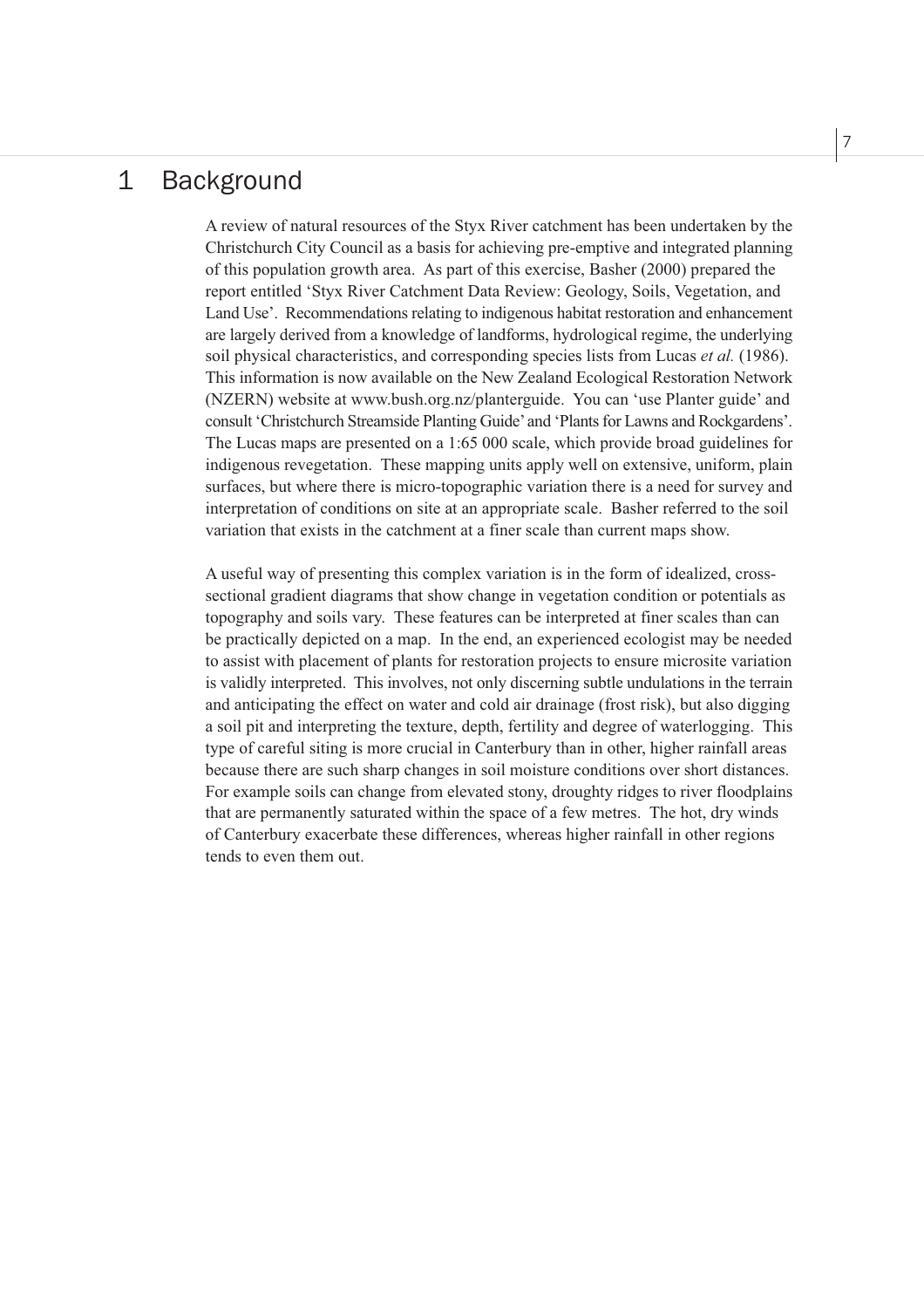### Landscape and historical context  $\mathcal{D}$

The former natural habitats of the Styx catchment have been greatly fragmented by natural and human events. Past catastrophic flooding has buried vegetation under tonnes of sediment, whereas human activity has encompassed earthworks and cutting, burning, grazing, cultivation and clearance of the land for both buildings and farming. Buried totara logs, a few thousand years old, were observed in excavations at Styx Mill Conservation Reserve and Janet Stewart Reserve. These are all that remain of the podocarp forests that adorned the catchment in past times, although a stand of such totara-matai-kahikatea forest (Papanui Bush) did survive nearby until the late 1800s (Mollov 1995). At the time of European settlement there would have been sparse dry woodland, shrubland and grasslands, extensive wetlands of raupo, reeds, NZ flax/harakeke, tussock sedges, manuka and cabbage trees, with salt marsh species (oioi, sea rush, marsh ribbonwood) in the tidal reaches. A perspective on the natural habitats of Christchurch can be seen in the City Council publication Christchurch Naturally (2000).

Today, only fragments remain with limited regeneration occuring in undisturbed sites. However rural hedgerows and shelterbelts in the upper catchment frequently feature remnant, self-established or planted native species such as bracken fern, scrambling pohuehue, cabbage trees, pittosporums, karamu, and poroporo. These are now valuable, recovering elements of the natural heritage. Bracken fern is an indicator of fire and harks back to the Maori fires that swept through Canterbury about a millennium ago. Pohuehue is recognised as an important foliage food source for native butterflies/caterpillars and the fruits are eaten by waxeyes and other birds. Cabbage trees, pittosporums, poroporo and karamu also produce valuable fruits for native birds, and thus the mutually reinforcing recovery of indigenous habitat and wildlife is possible.

#### 3 Potential vegetation restoration

The idealised diagrams, Figures 1 & 2, indicate original landforms, soils (formal names italicised) and dominant or potential native vegetation of two hypothetical, representative transects across the lower and upper reaches of the catchment. The lower catchment transect incorporates salt marsh, sand dunes, ephemeral wetlands, floodplain backswamps, and riparian vegetation. The upper catchment transect incorporates freshwater riparian vegetation, floodplain backswamps and peatlands, terrace scarps, and upper terraces with either deep, relatively moist, loamy soils or stony, shallow droughty soils. The illustrated species and their usual associates provide a template and target for habitat restoration. Each of these mature states of vegetation would be preceded by pioneering or nursery plants. Such lower growing herb, tussock and shrub forms may be managed indefinitely, especially where land is limited, as in a residential garden. Louisa Davies is gratefully acknowledged for preparing the illustrations.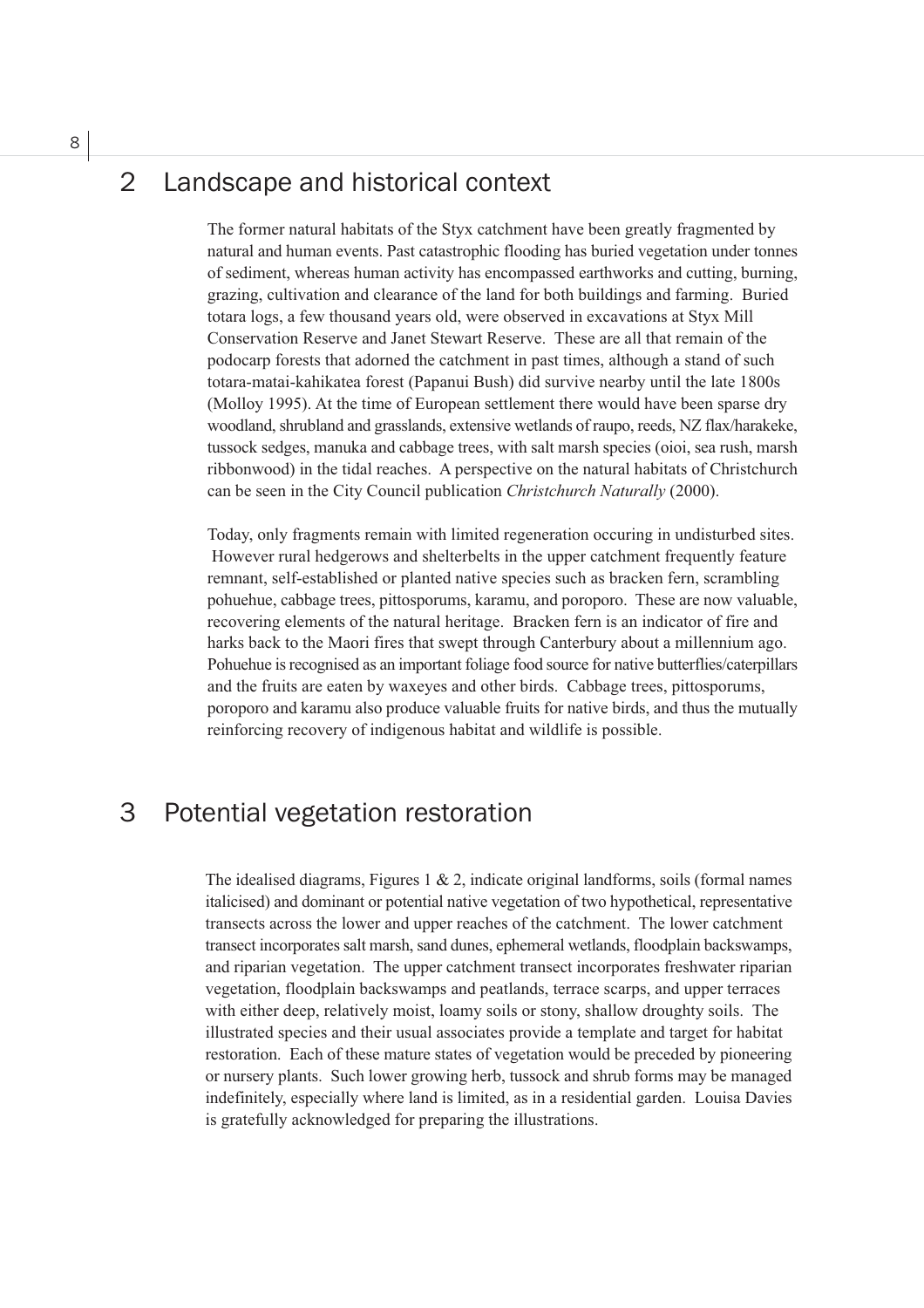### Planning for landscape function  $\overline{4}$

The Styx catchment planning exercise, with support for integrated management from the local community, provides the opportunity for restoring natural and functional ecosystems. This can be at both the local habitat and larger landscape scale, on both public and private lands. For nature to be truly integrated within the working landscape, functionally viable and prominent, and part of the character and identity of the district, it needs to be visible and linked or connected. This can be achieved through physically continuous corridors, such as along waterways (Meurk et al. 1997), streets, or railway lines, or by stepping stones that are close enough together that allow wildlife to easily move between them and disperse seed along the way.

A greater range of large fruit and nectar bearing species, such as kowhai, harakeke, kahikatea, totara, matai, broadleaf, hinau and pokaka, will greatly enhance the amount and continuity of food supplies for native forest wildlife. Divaricating shrubs on drier sites and forest margins will afford secure homes and fruit for lizards, and riparian tussocks will provide cover for waterfowl. It should be acknowledged that Australian gums are currently an important nectar source for bellbirds – which are seasonally reported at the Gardiners Rd nursery.

Public ownership of floodplain corridors provides the obvious opportunity for the main arterial linkage through the whole catchment, but integration and connectivity across the city will depend on extending the planting of indigenous species along streets, road verges and in private gardens (where there is personal interest), and ideally in accord with local substrate conditions. The Parliamentary Commissioner for the Environment (2001) endorses this concept of a cultural landscape with natural character that integrates human use with viable populations of indigenous plants and animals.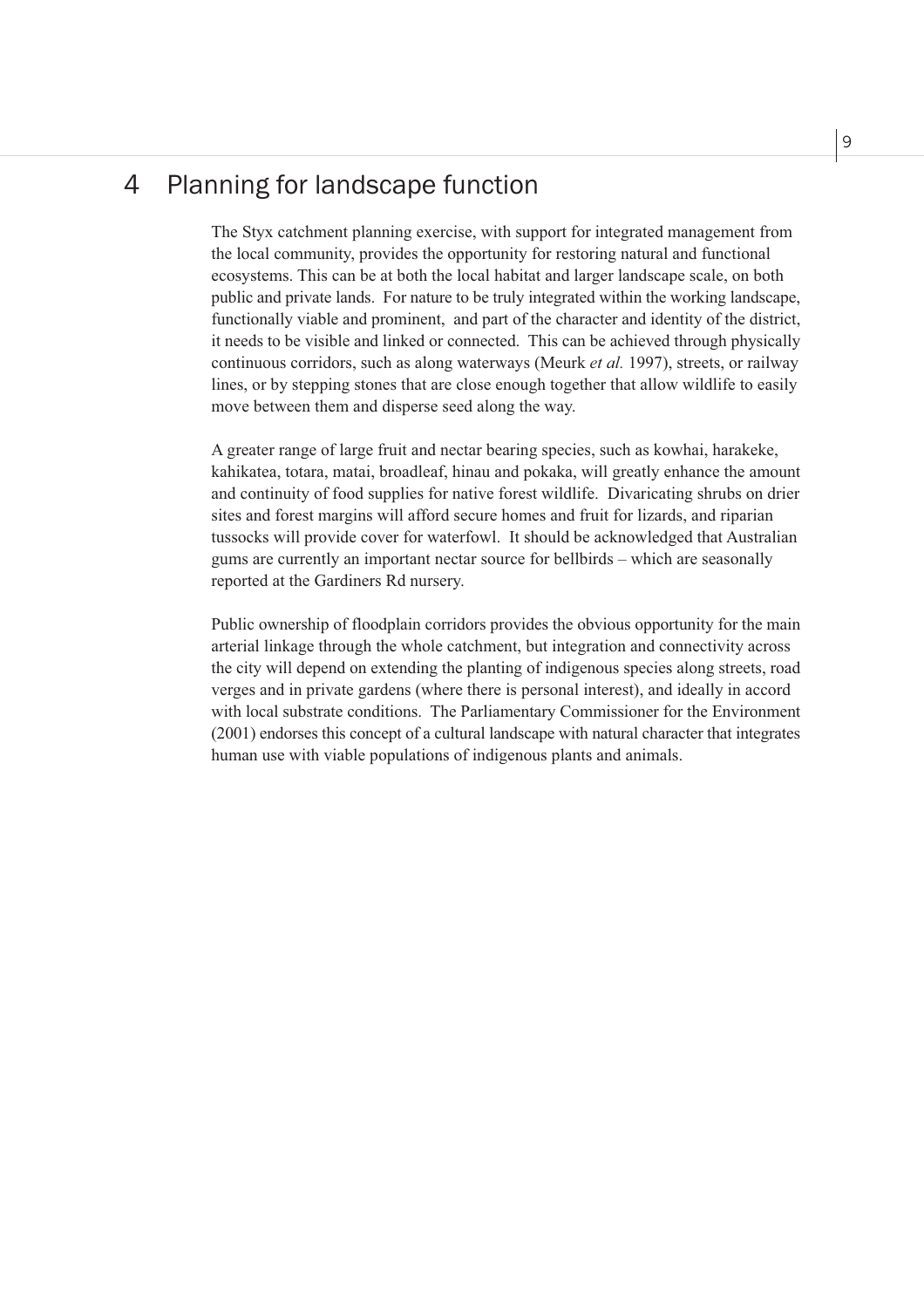### Vision for natural and cultural integration 5

A landscape vision for the Styx catchment depends on natural character boldly developed on public lands supported by personal choices of native plants in the residential matrix. It would comprise a mosaic of saline, riparian and freshwater wetlands, large sanctuary areas of tall podocarp<sup>1</sup> forests, coastal bush on the dunes, and woodlands or shrublands on inland dry terrain. The same vegetative theme would penetrate the developing residential areas as urban shrubberies or woodlands on private sections and specimen trees or clumps in larger private lots, on streets or in neighbourhood parks. These terrestrial habitats would support viable populations of native birds, lizards and invertebrates and contribute to the health of the environment and to a quality of life for people enriched by a special, local identity steeped in the history of the land.

As a goal or target for achieving sustainable nature, it is suggested (Fig. 3; Meurk & Hall 2000) that there should be  $-$ 

- large bush sanctuaries (greater than 5 hectares) less than 5 km apart No one would live further than 2.5 km away from such a habitat, that is less than 20 minute cycling distance from any bush sanctuary and 45 minute walking distance.
- 1 ha reserves less than 2 km apart No one would live further than 1 km from such a habitat, that is about a 5 minute cycling and 20 minute walking distance.
- clumps of 'noble'<sup>1</sup> native trees less than 200 m apart These would occur at most within 1 minute walking distance from every home.

These habitats, in combination with linear corridors and other matrix vegetation (both native and exotic), would support resident iconic wildlife such as bellbirds and kereru. These bird species would ensure native plant seed was dispersed to all receptive intervening spaces.

Human corridors for cycling, walking, boating and horse riding can also be incorporated into these ecological linkages. At strategic intervals, and with sensitivity to neighbourhood identity or village atmosphere, there would be service nodes which would provide for rest, food, drink, cycle hire, transport connections, arts, crafts, displays and information sources. Overall, the theme would be environmental, historical and cultural legibility. Each layer of the geological, biological, Maori, and European influences would be visible as through windows into the past, and celebrated through creative signposting, interpretation and artworks.

<sup>&</sup>lt;sup>1</sup> Podocarps are members of the southern conifer family - Podocarpaceae. They include totara, matai, kahikatea, miro and rimu and are distinct from the northern needle pines in having small leaves and yewlike berries, vital to healthy native bird populations. These are some of New Zealand's 'noble' and notable trees. Others in Canterbury are hinau, pokaka, kowhai, broadleaf and lemonwood.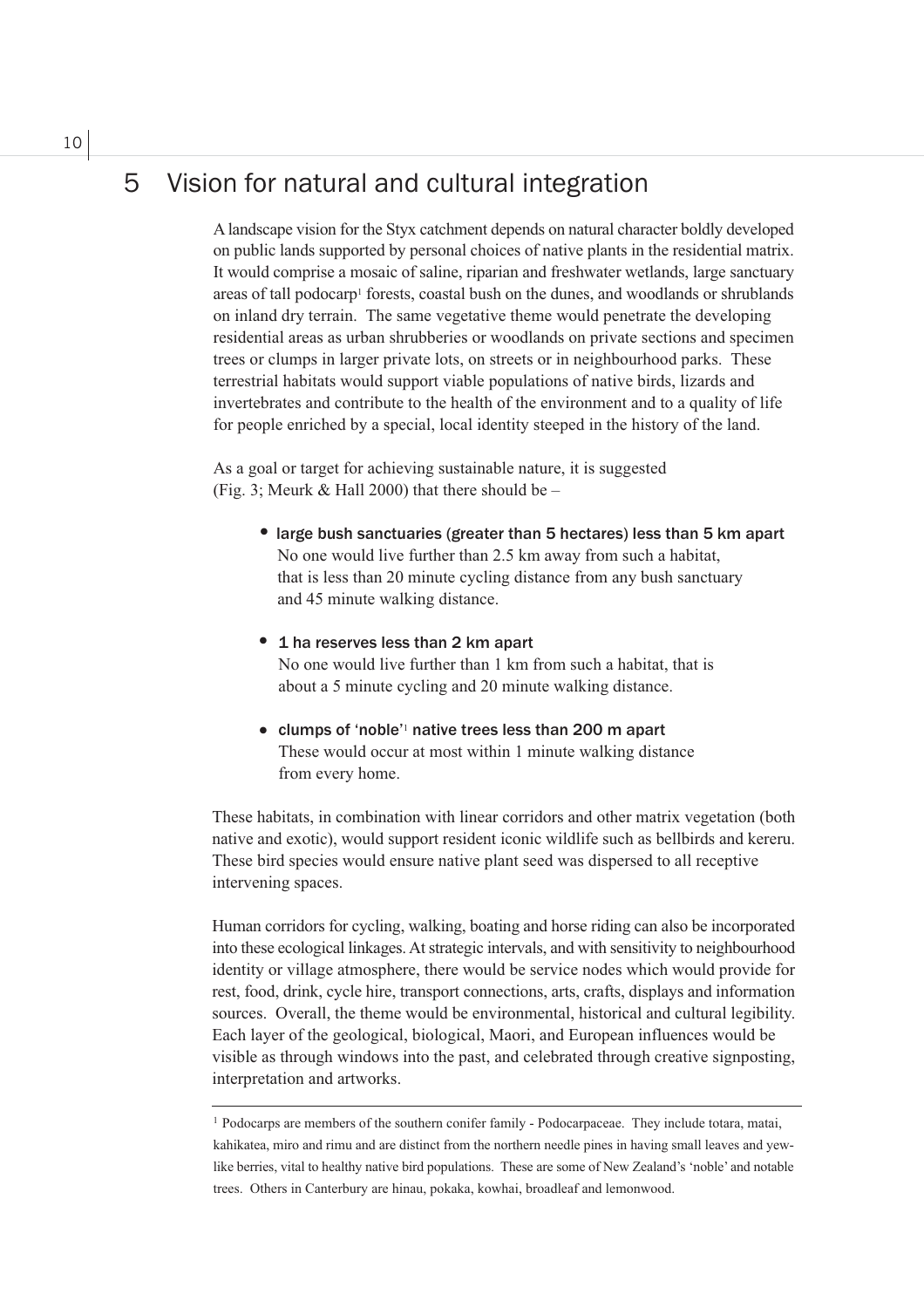

Cross-section of landforms and natural or potential vegetation of lower reaches of the Styx River

# the basis for ecological restoration & natural character

### 11

# **Cross-section lower reaches Styx River**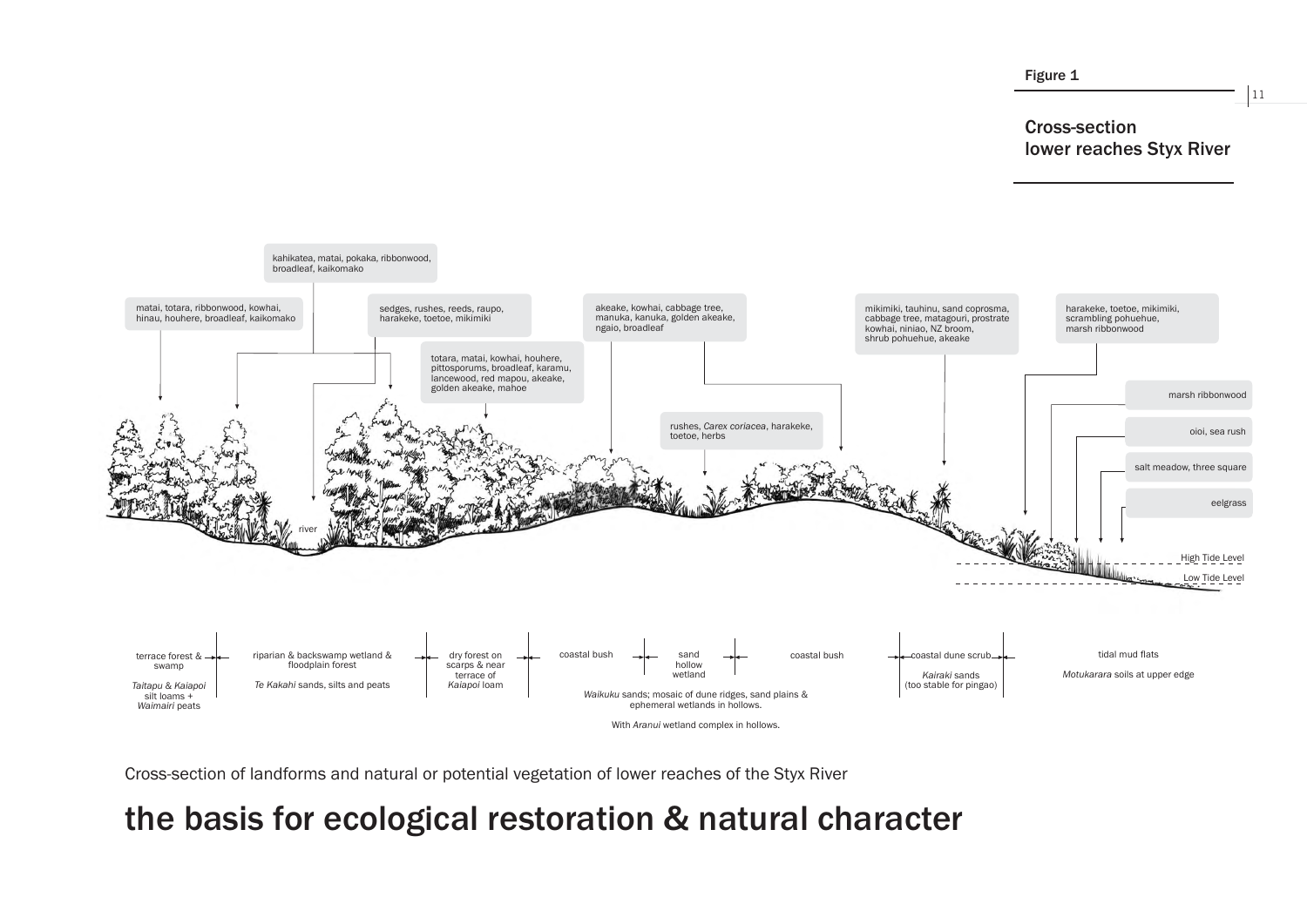

Cross-section of landforms and natural or potential vegetation of mid-upper reaches of the Styx River

# the basis for ecological restoration & natural character

# **Cross-section** mid-upper reaches Styx River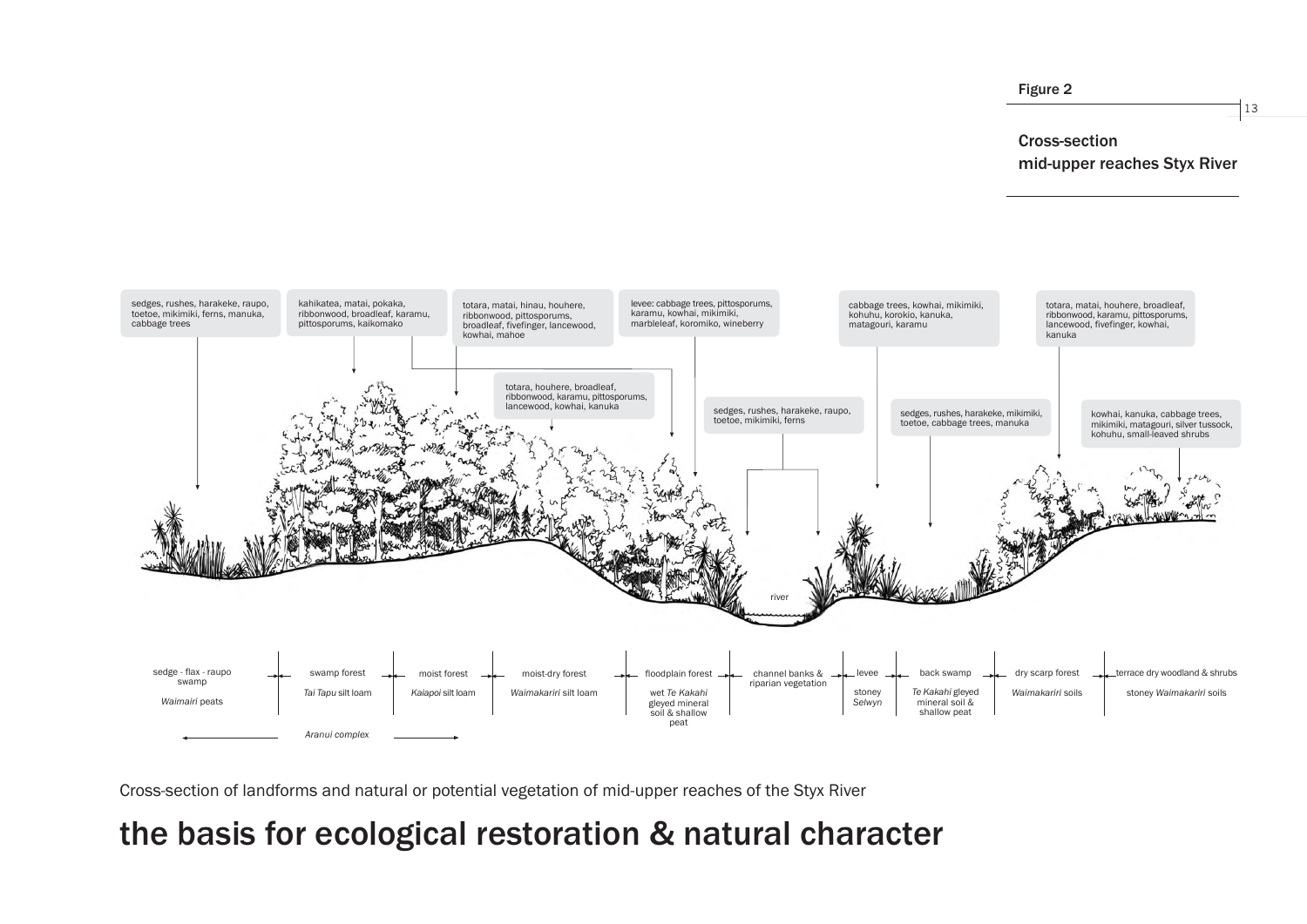# Incorporating ecological values into the city's landscape

The city's ecological values and functional integrity can be greatly enhanced through designing open space/ecological infrastructure according to quantitative guidelines.

The conceptual model indicates optimal size, density and configuration of habitat patches across an urban landscape in order to achieve ecological and cultural sustainability of nature. This pattern represents only 3.3% of total land area. Riparian and roadside corridors will add a further 1%. Voluntary use of indigenous plants in the residential matrix would also add to the overall natural character and wildlife value of the catchment.

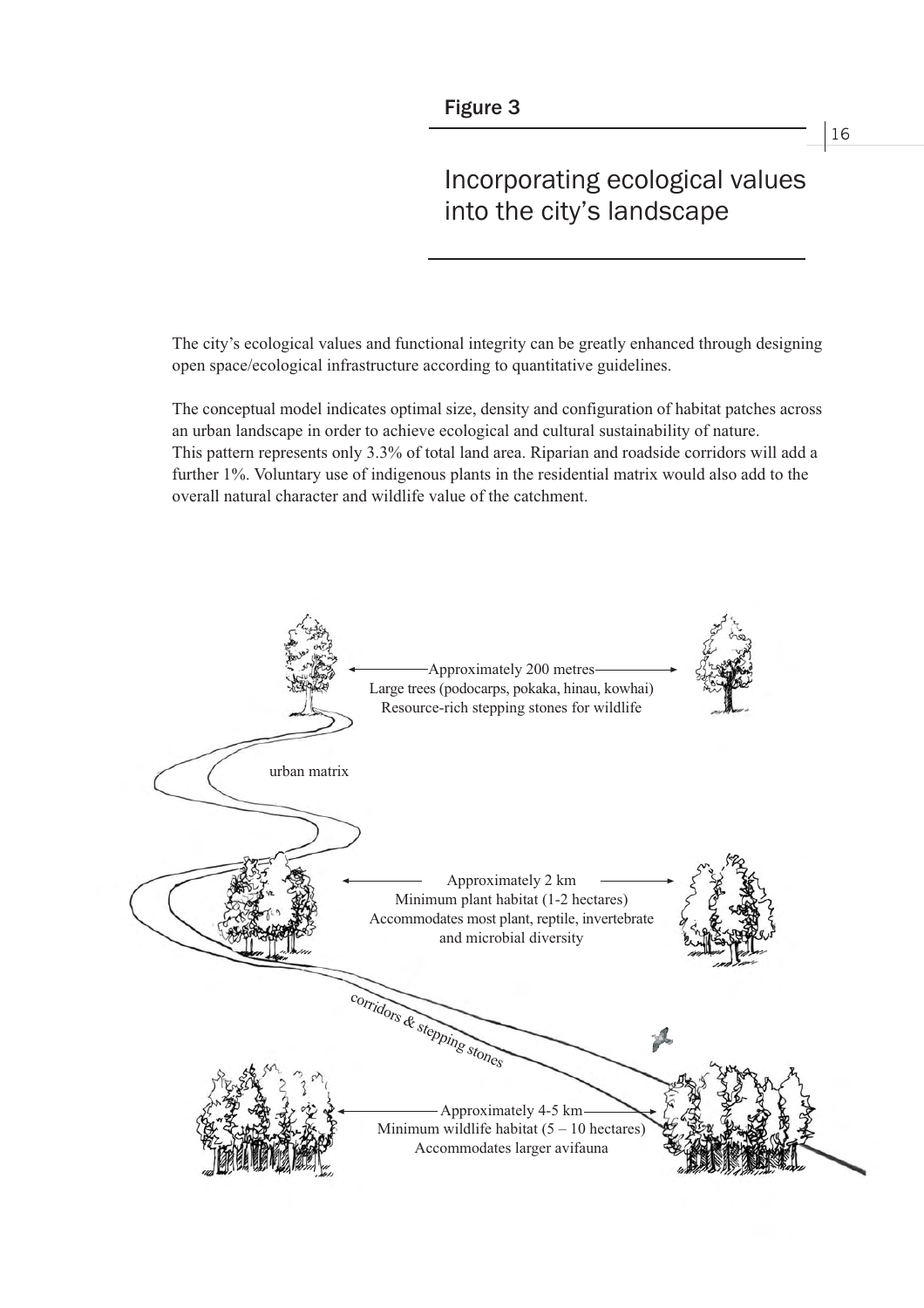## **References**

Basher, L.R. 2000. Styx River Catchment Data Review: Geology, Soils, Vegetation, and Land Use. Landcare Research Contract Report LC9900/121.

Lucas, D., Meurk, C., Head, J., Lynn, I. 1996. Indigenous ecosystems of Otautahi Christchurch – Set 3. Christchurch-Otautahi Agenda 21 UNCED Earth Summit Committee, Christchurch.

Meurk, C.D., Hall, G. 2000. Biography of Urban Landscapes. Pp. 34 - 45 in G.H. Stewart, M.E. Ignatieva (eds), Urban biodiversity and ecology as a basis for holistic planning and design, Proceedings of a workshop, Lincoln University 28 - 29 October 2000. Lincoln University International Centre for Nature Conservation, No. 1.

Meurk, C.D., Lucas Associates, Christchurch City Council 1997 Streamside Planting Guide. Christchurch City Council.

Molloy, B.P.J (Ed) 1995. Riccarton Bush: Putaringamotu Riccarton Bush Trust, Christchurch, New Zealand

Parliamentary Commissioner for the Environment, 2001. Weaving Resilience into our Working Lands: future roles for native plants on private land. Office of the Parliamentary Commissioner for the Environment, Wellington.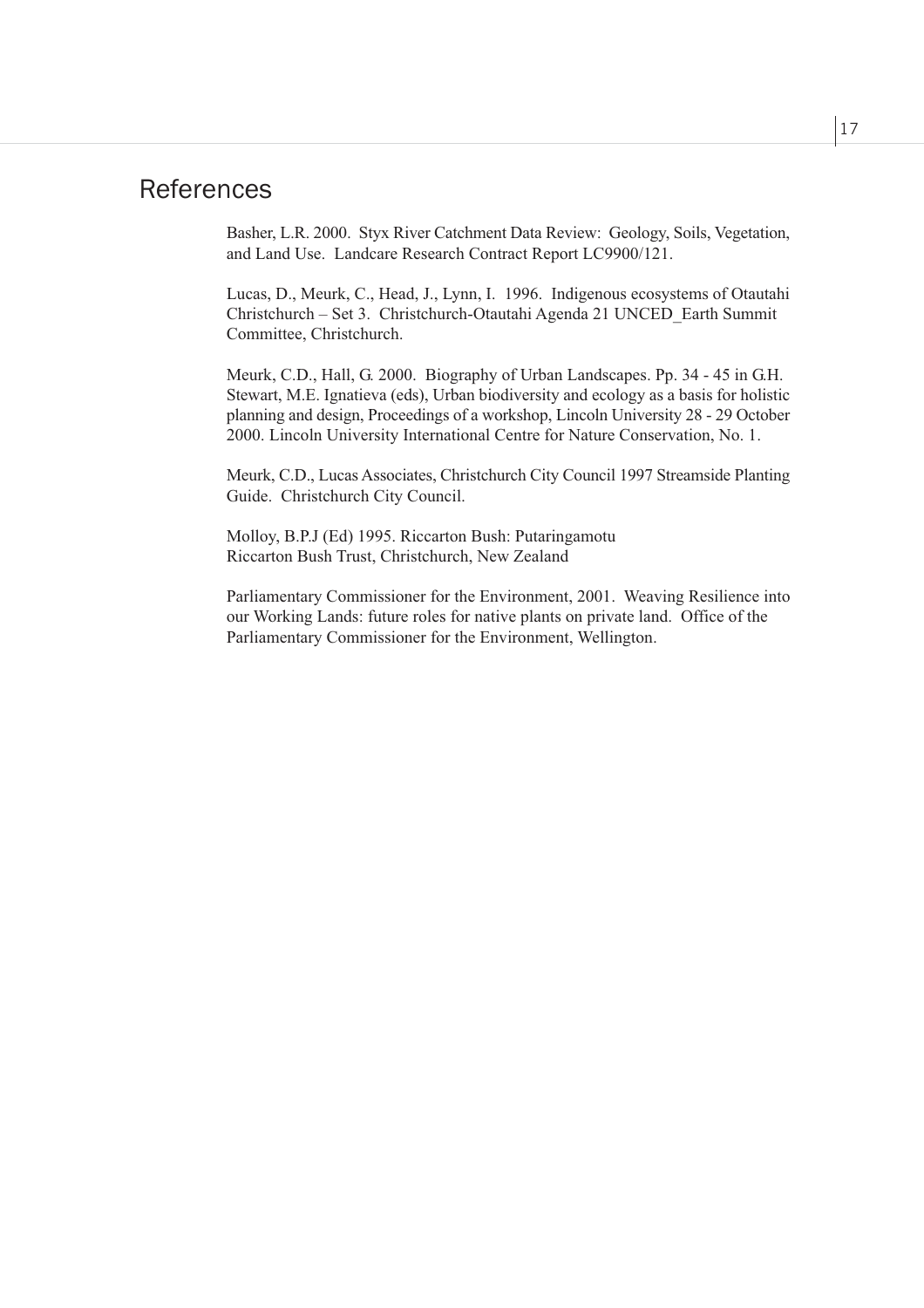# Appendix - list of plant names

Common and scientific plant names as used in text and figures

| Name in text     | alternative names      | scientific name                  |
|------------------|------------------------|----------------------------------|
| akeake           |                        | Dodonaea viscosa                 |
| bracken fern     | rahurahu               | Pteridium esculentum             |
| broadleaf        | papaumu                | Griselinia littoralis            |
| cabbage tree     | ti kouka               | Cordyline australis              |
| Carex coriacea   | cutty grass            | Carex coriacea                   |
| eel grass        | sea grass              | Zostera novae-zelandiae          |
| fern             | various                | Blechnum, Polystichum spp., etc. |
| fivefinger       | whauwhaupaku           | Pseudopanax arboreus             |
| golden akeake    |                        | Olearia paniculata               |
| harakeke         | NZ flax                | Phormium tenax                   |
| herbs            | non-woody plants       |                                  |
| hinau            |                        | Elaeocarpus dentatus             |
| houhere          | narrow-leaved lacebark | Hoheria angustifolia             |
| kahikatea        | white pine             | Dacrycarpus dacrydioides         |
| kaikomako        | ducks feet (juvenile)  | Pennantia corymbosa              |
| kanuka           | ti tree                | Kunzea ericoides                 |
| karamu           |                        | Coprosma robusta                 |
| kohuhu           | black mapau/tawhari    | Pittosporum tenuifolium          |
| korokio          |                        | Corokia cotoneaster              |
| koromiko         | willow-leaved hebe     | Hebe salicifolia                 |
| kowhai           |                        | Sophora microphylla              |
| lancewood        | horoeka                | Pseudopanax crassifolius         |
| lemonwood        | tarata                 | Pittosporum eugenioides          |
| mahoe            | whitey wood            | Melicytus ramiflorus             |
| manuka           | ti tree                | Leptospermum scoparium           |
| marbleleaf       | putaputaweta           | Carpodetus serratus              |
| marsh ribbonwood |                        | Plagianthus divaricatus          |
| matagouri        |                        | Discaria toumatou                |
| matai            | black pine             | Prumnopitys taxifolia            |
| mikimiki         | small-leaved coprosmas | Coprosma propinqua etc.          |
| miro             |                        | Prumnopitys ferrugineus          |
| ngaio            |                        | Myoporum laetum                  |
| niniao           |                        | Helichrysum lanceolatum          |
| NZ broom         |                        | Carmichaelia australis           |
| <b>NZ</b> flax   | harakeke               | Phormium tenax                   |
| oioi             | jointed wire rush      | Leptocarpus similis              |
| pittosporums     | see kohuhu & lemonwood | Pittosporum spp.                 |
| porcupine shrub  |                        | Melicytus alpinus                |

18